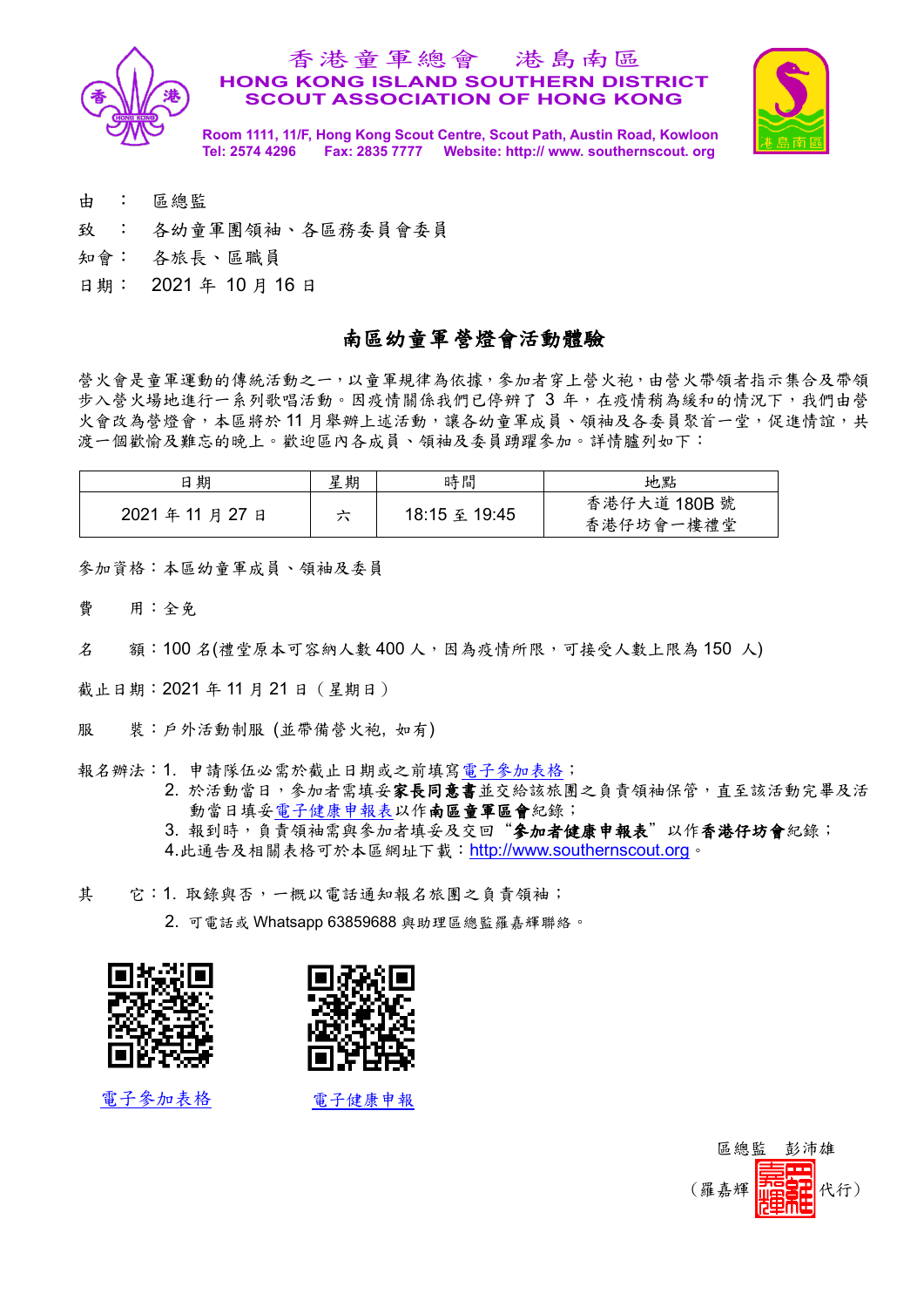

## 香港童軍總會 港島南區 **HONG KONG ISLAND SOUTHERN DISTRICT SCOUT ASSOCIATION OF HONG KONG**



**Room 1111, 11/F, Hong Kong Scout Centre, Scout Path, Austin Road, Kowloon Tel: 2574 4296 Fax: 2835 7777 Website: http:// www. southernscout. org**

# 家長同意書

Parent Consent Form

致:班導人 / 活動負責人

## 活動/訓練班資料

#### **Activity / Course Data**

| 活動名稱 Activity / Course Name: | 南區幼童軍營燈會活動體驗                   |
|------------------------------|--------------------------------|
| 舉辦日期 Date                    | 2021 年 11 月 27 日 18:15 ~ 19:45 |
| 地<br>點 Venue                 | 香港仔大道 180B 號 香港仔坊會一樓禮堂         |
| 活動性質 Content                 | 營燈會                            |

## 聲明

#### **Declaration**

本人已清楚上述活動/訓練班之主要內容,且確知敝子弟之健康情況適宜參與有關 活動。現同意敝子弟 \_\_\_\_\_\_\_\_\_\_\_\_\_\_\_\_\_(姓名)參與上述活動/訓練班。

I certify that I have acknowledged the content of the above activity / course and the health condition of my son / daughter is suitable for

the activity. Thus, I hereby agree \_\_\_\_\_\_\_\_\_\_\_\_\_\_(Name of applicant) to participate in the above activity / course.

特別健康情況(例如敏感、長期服藥、哮喘等)

Special health condition (e.g. allergy, asthma etc)

| *家長/監護人簽署<br>*Parent / Guardian's Signature :<br>*家長/監護人姓名 (正楷)<br>*Name of Parent / Guardian<br>(in block letters):<br>緊急聯絡電話 |                  | 日期<br>Date :<br>與童軍關係<br>Relationship: |
|--------------------------------------------------------------------------------------------------------------------------------|------------------|----------------------------------------|
| Emergency Contact No:                                                                                                          | $\left(1\right)$ | (2)                                    |

#### 備註 **Remarks**

1. 申請表格內填報的個人及其他有關的資料,會供本會處理申請參與活動/訓練班及有關的用途。在 表格內提供的個人及其他有 關資料純屬自願。然而,如果沒有正確或足夠的資料,本會可能無法處 理有關的申請。

The personal data and other related information provided in the application form will be used by the Association for dealing with the application for participating in the activity / course and other related purposes. The provision of personal data and other related information by means of the application form is voluntary. However, we may not be able to process the application if no accurate or adequate data is provided.

2. 在一般情況下,家長同意書將於活動/訓練班完成後 6 個月銷毁。

Parent Consent Form will normally be destroyed 6 months after completion of the activity / course.